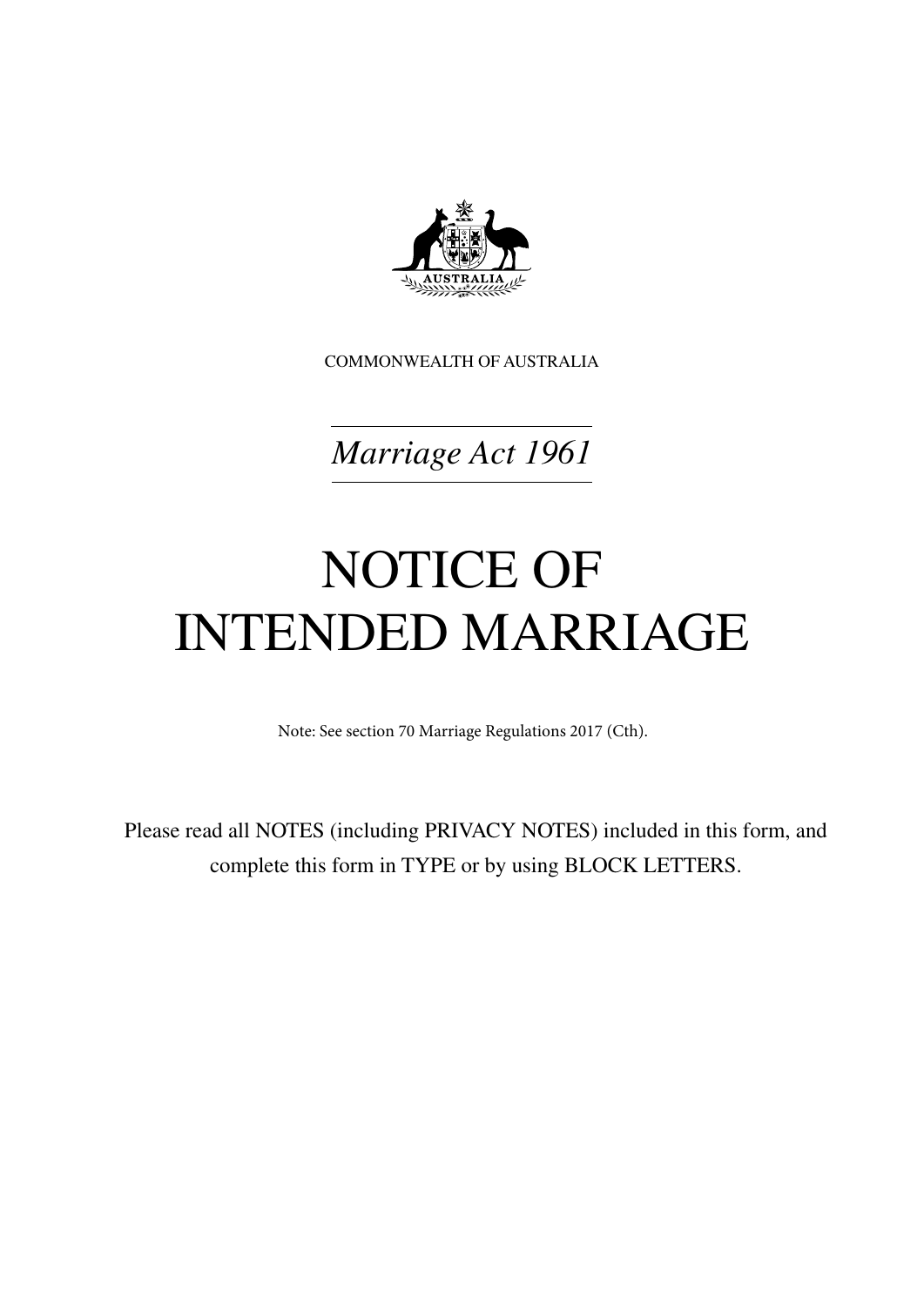## **PRIVACY NOTES**

- Section 42 of the *Marriage Act 1961* (the Act) requires that a marriage shall not be solemnised unless a notice in writing of the intended marriage, in the prescribed form, is given to the authorised celebrant solemnising the marriage. This Notice is the prescribed form for this purpose.
- The authorised celebrant to whom the Notice is given sends the Notice to the Registrar of Births, Deaths and Marriages of the State or Territory in which the marriage takes place, after the marriage ceremony. The Registrar uses the information in the Notice to register the marriage.
- The Registrar of Births, Deaths and Marriages then sends the Notice to the Australian Bureau of Statistics (the ABS), which requests information about these matters under the *Census and Statistics Act 1905*. The ABS records nonidentifying information from the Notice, including each party's sex, and uses that information to generate national statistics on marriage and the family in Australia. Personal identifying information is not retained.

### **NOTES**

#### **MARRIAGE OF ANY PERSON UNDER 18 YEARS WITHOUT AN ORDER OF A JUDGE OR MAGISTRATE IS INVALID.**

#### **UNDER NO CIRCUMSTANCES CAN 2 PERSONS UNDER 18 YEARS MARRY EACH OTHER.**

- 1 A party to an intended marriage who is unable, after reasonable inquiry, to state any information required in the Notice, should write "*unknown*" in the relevant space on the form. To make the Notice effective, the party must also give the authorised celebrant a statutory declaration stating that they are unable to state the information required in the Notice, and the reason for that inability. However, a statutory declaration is not necessary in relation to the information required under item 11, 12, 13 or 14 of the Notice, or the *date* of a previous marriage ceremony under item 16 of the Notice.
- 2 The marriage cannot be solemnised until after one calendar month from the date the authorised celebrant receives the Notice unless, under subsection  $42(5)$  of the Act, a prescribed authority has authorised the marriage to be solemnised before that time has elapsed. Also, the marriage cannot be solemnised:
	- (a) if the authorised celebrant receives the Notice more than 18 months before the proposed marriage (see paragraph  $42(1)(a)$  of the Act); and
	- (b) unless the authorised celebrant is satisfied that the parties to the proposed marriage are the parties referred to in the notice given under section 42 of the Act in relation to the marriage (see paragraph 42(8)(a) of the Act).
- 3 Section 104 of the Act makes it an offence for a person to give the Notice to an authorised celebrant or to sign it if, to that person's knowledge, the Notice contains a false statement or an error or is defective.
- 4 If a party to an intended marriage cannot conveniently sign the Notice at the time it is intended to give notice of the intended marriage, the other party may sign the Notice and give it to the proposed authorised celebrant. However, in that case, the party who has not signed the Notice must sign it in the presence of that celebrant or another authorised celebrant before the marriage is solemnised.
- Section 42 of the Act requires certain documents to be produced to the authorised celebrant before the marriage is solemnised, in particular:
	- (a) evidence of the date and place of birth of each party; and
	- (b) if a party has previously been legally married, evidence of a party's divorce, or of the death of a party's spouse.

 If a party has been divorced in Australia, the authorised celebrant should sight court evidence of the decree upon dissolution of marriage.

6 A party to an intended marriage who has not turned 18 (unless the party has previously been married), must obtain the necessary consents or dispensations required under the Act, and the authorised celebrant must sight those consents or dispensations before proceeding with the marriage. Also, a person under 18 years is not of marriageable age, and cannot be a party to a marriage, unless the person obtains an order from the court under section 12 of the Act.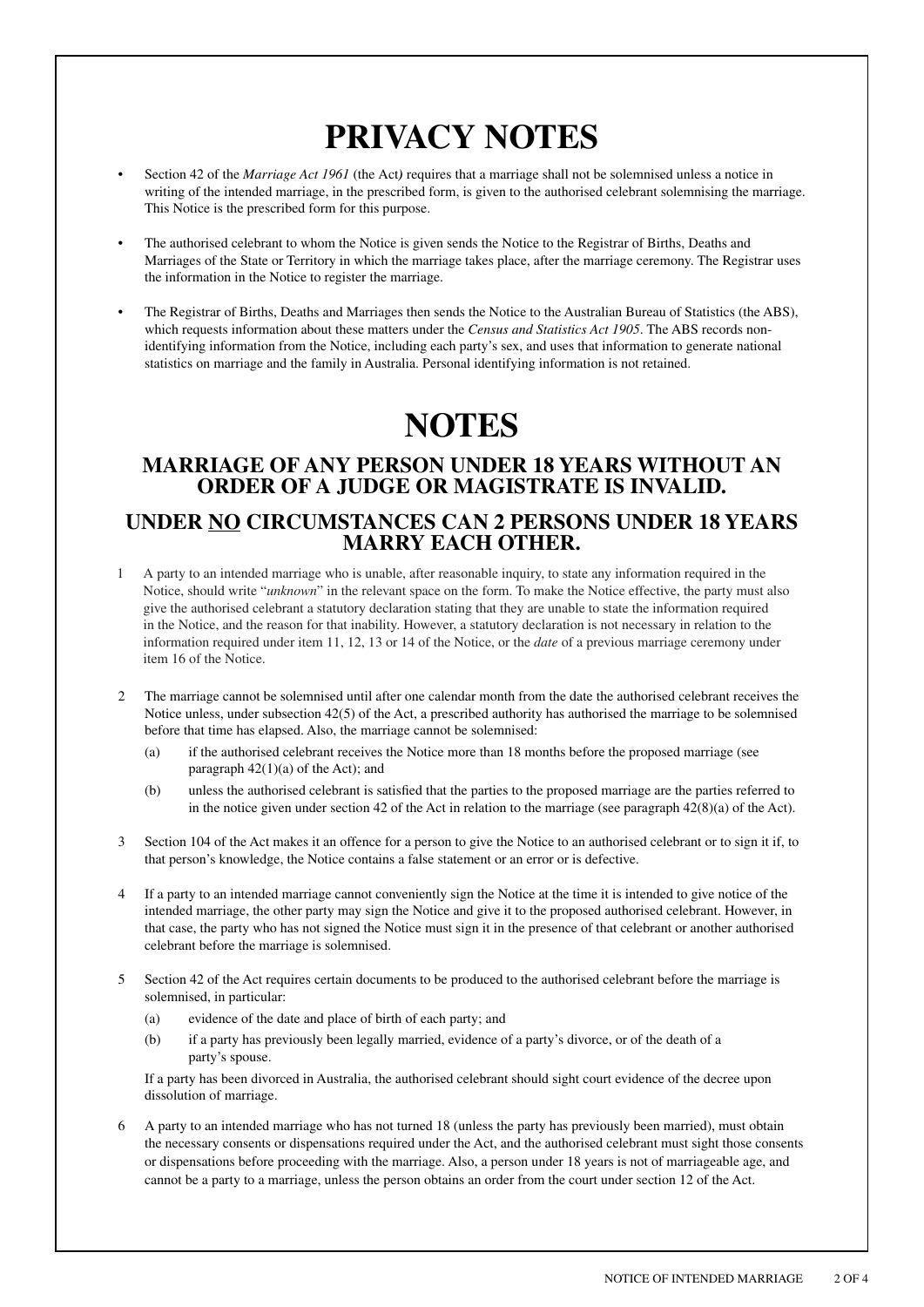| <b>FOR</b><br><b>CELEBRANT'S USE</b><br>Marriage arranged:<br>(time) | Commonwealth of Australia<br>Marriage Act 1961<br><b>NOTICE OF INTENDED</b><br><b>MARRIAGE</b> | <b>FOR OFFICIAL</b><br><b>USE ONLY</b><br>Registered No. |
|----------------------------------------------------------------------|------------------------------------------------------------------------------------------------|----------------------------------------------------------|
| on<br>(day of week)                                                  | To:                                                                                            |                                                          |
| (date)                                                               |                                                                                                |                                                          |
| at                                                                   | [insert name and address of proposed celebrant]                                                |                                                          |

#### **The following parties give notice of their intended marriage:**

|    |                                                                                                                                                     |       | <b>PARTY 1</b> |         |       |       | PARTY <sub>2</sub> |         |
|----|-----------------------------------------------------------------------------------------------------------------------------------------------------|-------|----------------|---------|-------|-------|--------------------|---------|
| 1  | Description of party                                                                                                                                | Groom | <b>Bride</b>   | Partner | Groom | Bride |                    | Partner |
| 2  | Surname                                                                                                                                             |       |                |         |       |       |                    |         |
| 3  | Given names                                                                                                                                         |       |                |         |       |       |                    |         |
| 4  | <b>Sex</b><br>('X' refers to indeterminate/intersex/unspecified)                                                                                    | Male  | Female         | X       | Male  |       | Female             | X       |
| 5  | Usual occupation                                                                                                                                    |       |                |         |       |       |                    |         |
| 6  | Usual place of residence<br>(full address)                                                                                                          |       |                |         |       |       |                    |         |
| 7  | Conjugal status (for example, never validly<br>married, widowed, divorced)                                                                          |       |                |         |       |       |                    |         |
| 8  | Birthplace— (if born in Australia—<br>insert city or town, and State or Territory; if<br>born outside Australia-insert city or town and<br>country) |       |                |         |       |       |                    |         |
| 9  | Date of birth                                                                                                                                       |       |                |         |       |       |                    |         |
|    |                                                                                                                                                     | Day   | Month          | Year    | Day   |       | Month              | Year    |
|    | 10 If party born outside Australia,<br>total period of residence in Australia                                                                       | Years |                | Months  | Years |       |                    | Months  |
|    | 11 Father's name in full (If not known, write<br>"unknown". If deceased, add "deceased")                                                            |       |                |         |       |       |                    |         |
|    | 12 Mother's maiden name in full<br>(If not known, write "unknown".<br>If deceased, add "deceased")                                                  |       |                |         |       |       |                    |         |
|    | 13 Father's country of birth<br>(If not known, write "unknown")                                                                                     |       |                |         |       |       |                    |         |
|    | 14 Mother's country of birth<br>(If not known, write "unknown")                                                                                     |       |                |         |       |       |                    |         |
|    | If a party has been previously married, that party must give the following particulars:                                                             |       |                |         |       |       |                    |         |
| 15 | Number of previous marriages                                                                                                                        |       |                |         |       |       |                    |         |

- **16** Year of each previous marriage ceremony (If known, give date)
- **17** Number of children of the previous marriage or marriages born alive (whether now living or deceased)
- **18** Year of birth of each of those children
- **19** How LAST marriage terminated (Insert "*death"*, *"divorce"* or *"nullity"*)
- **20** Date on which last spouse died, or date on which dissolution of last marriage became

| Number of previous marriages                                                                                            |     |       |      |     |       |      |
|-------------------------------------------------------------------------------------------------------------------------|-----|-------|------|-----|-------|------|
| Year of each previous marriage ceremony<br>(If known, give date)                                                        |     |       |      |     |       |      |
| Number of children of the previous<br>marriage or marriages born alive<br>(whether now living or deceased)              |     |       |      |     |       |      |
| Year of birth of each of those children                                                                                 |     |       |      |     |       |      |
| How LAST marriage terminated<br>(Insert "death", "divorce" or "nullity")                                                |     |       |      |     |       |      |
| Date on which last spouse died, or date on<br>which dissolution of last marriage became<br>final, or nullity order made | Day | Month | Year | Day | Month | Year |